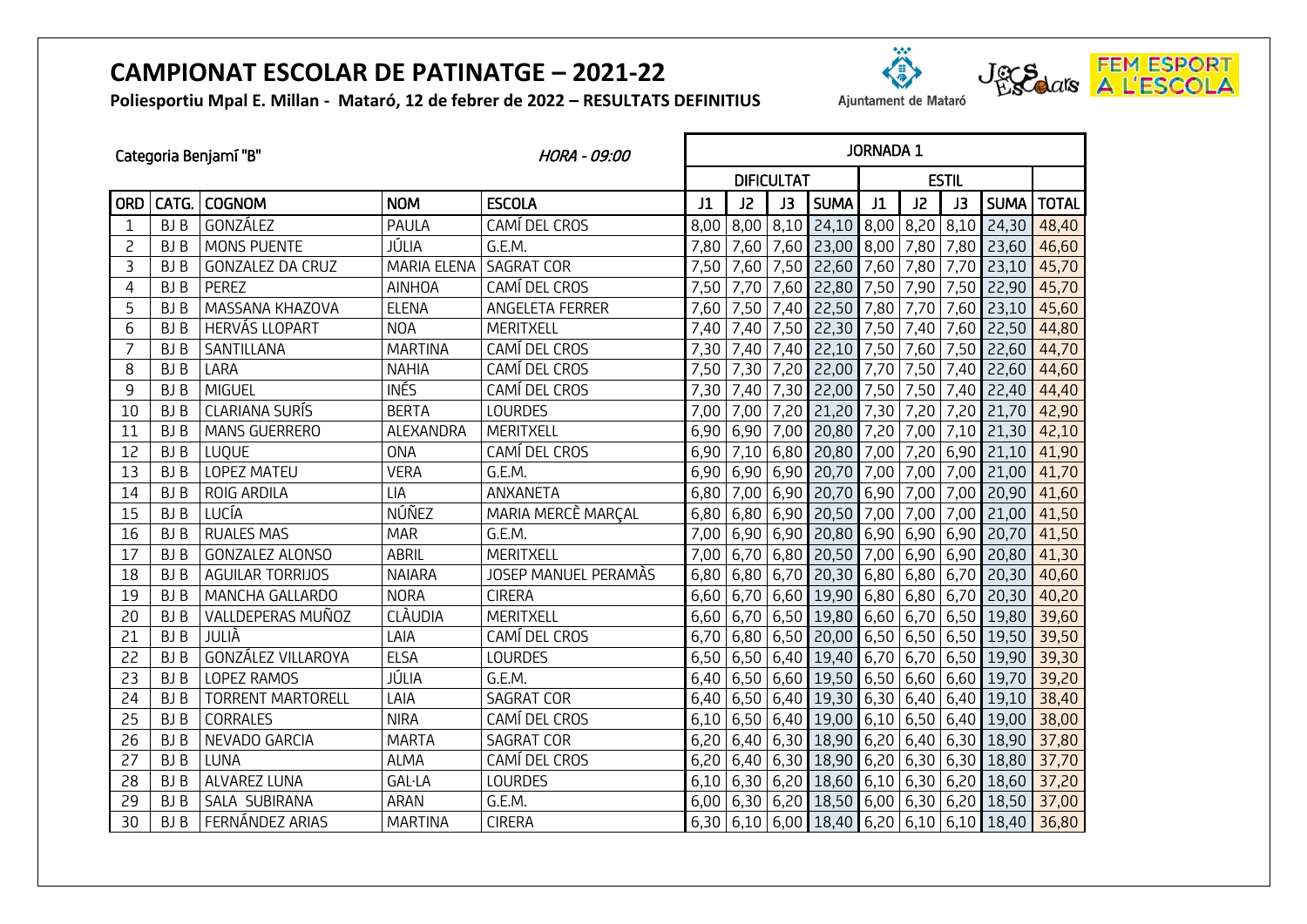

| 31 | BJ B | MAGRÍ MASDÉU           | JANA           | G.E.M.                      |             | $6,00$ 6,20 6,10 18,30 6,00                       |                |             | $6,20$ 6,20 | 18,40                                                   | 36,70 |
|----|------|------------------------|----------------|-----------------------------|-------------|---------------------------------------------------|----------------|-------------|-------------|---------------------------------------------------------|-------|
| 32 | BJ B | RAMOS ROCA             | VALERIA        | LA LLANTIA                  |             | $6,00$   6,10   6,00   18,10   6,00   6,10   6,20 |                |             |             | 18,30                                                   | 36,40 |
| 33 | BJ C | AGUILAR MONTOYA        | <b>NATALIA</b> | <b>JOSEP MANUEL PERAMAS</b> |             | $6,00$   6,20   6,10   18,30   6,00   6,00   6,00 |                |             |             | 18,00                                                   | 36,30 |
| 34 | BJ B | MONTERO CRUCES         | KIARA          | ROCAFONDA                   |             | 5,90 6,10 5,90 17,90                              | 5,80 6,30 6,10 |             |             | 18,20                                                   | 36,10 |
| 35 | BJ B | <b>CANUT LIN</b>       | YILAN JADE     | ANGELETA FERRER             |             | 5,90 6,20 5,70 17,80                              | 5,90           |             | $6,20$ 5,70 | 17,80                                                   | 35,60 |
| 36 | BJ B | LOZINSKY               | EVA            | EDUCA+ MAR MEDITERRÀNIA     |             | 5,90 6,00 5,80 17,70                              | 5,90           |             | $6,00$ 5,80 | 17,70                                                   | 35,40 |
| 37 | BJ B | MARTINEZ LANCHO        | <b>IVET</b>    | <b>FRANCISCANES</b>         |             | 5,80 5,80 5,90 17,50                              | 5,80 5,80 5,90 |             |             | 17,50                                                   | 35,00 |
| 38 | BJ B | SERRANO CAVERO         | LARA           | G.E.M.                      |             | 5,80 5,90 5,70 17,40                              | 5,80           | $5,90$ 5,70 |             | 17,40                                                   | 34,80 |
| 39 | BJ B | GIMENO RONDÓN          | LUCÍA          | ROCAFONDA                   |             | 5,80 5,80 5,60 17,20                              | 5,90 5,80 5,70 |             |             | 17,40                                                   | 34,60 |
| 40 | BJ B | LUCIA LIZARDO CARRERAS | ANTONELLA      | ANGELETA FERRER             |             | 5,50 5,90 5,60 17,00                              | 5,40           |             | $5,90$ 5,60 | 16,90                                                   | 33,90 |
| 41 | BJ B | BOTÉ LORENZO           | <b>MARIA</b>   | LA LLANTIA                  |             | 5,50   5,50   5,50   16,50   5,50   5,50   5,50   |                |             |             | $16,50$ 33,00                                           |       |
| 42 | BJ B | <b>INAREJO GARCIA</b>  | <b>LILITH</b>  | <b>CIRERA</b>               |             | 5,20 5,20 5,20 15,60                              | 5,20 5,20 5,20 |             |             | 15,60                                                   | 31,20 |
| 43 | BJ B | QUINTANA GARRIDO       | LILA           | MERITXELL                   |             | $5,00$   $5,00$   $5,00$   $15,00$                | 5,00 5,00 5,00 |             |             | 15,00                                                   | 30,00 |
| 43 | BJ B | NUÑEZ                  | <b>GISELA</b>  | CAMI DEL CROS               |             | 5,00 5,00 5,00 15,00                              | 5,00           |             | $5,00$ 5,00 | 15,00                                                   | 30,00 |
| 43 | BJ B | <b>CASALS TORCA</b>    | <b>MIREIA</b>  | <b>MERITXELL</b>            | $5,00$ 5,00 | $5,00$ 15,00                                      | 5,00           |             | $5,00$ 5,00 | 15,00                                                   | 30,00 |
| 43 | BJ B | ARMADA ARNAU           | <b>LEIRE</b>   | ROCAFONDA                   |             |                                                   |                |             |             | 5,00   5,00   5,00   15,00   5,00   5,00   5,00   15,00 | 30,00 |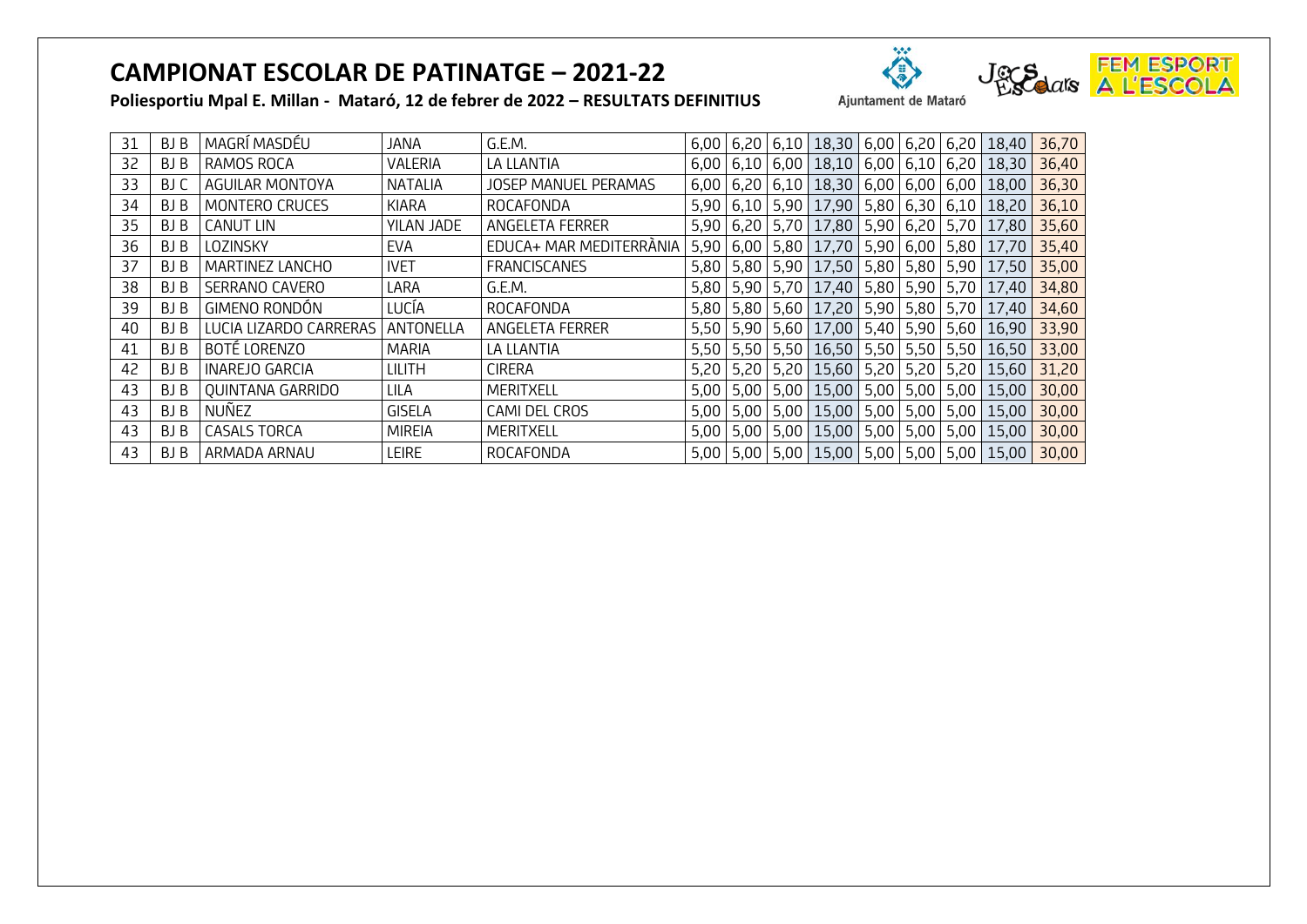**Poliesportiu Mpal E. Millan - Mataró, 12 de febrer de 2022 – RESULTATS DEFINITIUS**

| Ajuntament de Mataró |  |
|----------------------|--|

Ä



| Categoria Prebenjamí "B"<br>HORA - 11:15 |       |                           |                   | <b>JORNADA 1</b>        |      |             |                   |                                             |      |      |      |                   |              |
|------------------------------------------|-------|---------------------------|-------------------|-------------------------|------|-------------|-------------------|---------------------------------------------|------|------|------|-------------------|--------------|
|                                          |       |                           |                   |                         |      |             | <b>DIFICULTAT</b> |                                             |      |      |      |                   |              |
| <b>ORD</b>                               | CATG. | <b>COGNOM</b>             | <b>NOM</b>        | <b>ESCOLA</b>           | J1   | J2          | J3                | <b>SUMA</b>                                 | J1   | J2   | J3   | <b>SUMA</b>       | <b>TOTAL</b> |
|                                          | PBJ B | LOPEZ OLM                 | <b>NÀDIA</b>      | G.E.M.                  | 7,50 | 7,60        | 7,70              | 22,80                                       | 7,70 | 7,80 | 7,80 | 23,30             | 46,10        |
| 2                                        | PBJ B | <b>VIVES BATLLE</b>       | <b>NINA</b>       | G.E.M.                  | 7,40 |             | $7,50$ 7,40       | 22,30                                       | 7,60 | 7,60 |      | 7,60 22,80        | 45,10        |
| 3                                        | PBJ B | CABRERA                   | LEIRE             | CAMÍ DEL CROS           | 7,30 | 7,60 7,20   |                   | 22,10                                       | 7,40 | 7,70 | 7,40 | 22,50             | 44,60        |
| 4                                        | PBJ B | LOPEZ BOLAÑOS             | <b>MAR</b>        | G.E.M.                  | 7,10 | 7,40        | 7,20              | 21,70                                       | 7,20 | 7,40 | 7,40 | 22,00             | 43,70        |
| 5                                        | PBJ B | <b>CIVIT ESPLUGAS</b>     | <b>MARIA</b>      | ANGELETA FERRER         | 7,00 | 7,20        | 7,30              | 21,50                                       | 7,00 | 7,30 | 7,40 | 21,70             | 43,20        |
| 6                                        | PBJ B | TORREJÓN                  | <b>NAIA</b>       | CAMÍ DEL CROS           | 7,20 | 7,00 7,00   |                   | 21,20                                       | 7,20 | 7,00 |      | $7,10$ 21,30      | 42,50        |
| 7                                        | PBJ B | PASCUAL BARRIOS           | PAOLA             | EDUCA+ MAR MEDITERRÀNIA | 7,10 | 7,10        | 6,80              | 21,00                                       | 7,10 | 7,20 | 6,90 | 21,20             | 42,20        |
| 8                                        | PBJB  | MARTIN ANZORENA           | <b>SOFIA</b>      | G.E.M.                  | 6,90 | 7,00 6,90   |                   | 20,80 7,10                                  |      | 7,00 |      | $6,90$ 21,00      | 41,80        |
| 9                                        | PBJ B | <b>FLORES FLOS</b>        | <b>MARTINA</b>    | VALLDEMIA               | 7,00 | $6,80$ 6,80 |                   | 20,60                                       | 7,00 | 7,00 | 6,90 | 20,90             | 41,50        |
| 10                                       | PBJ B | FERNÁNDEZ BAGOT           | <b>NOA</b>        | <b>BALMES</b>           | 6,90 | $6,80$ 6,70 |                   | $20,40$ 6,90                                |      | 6,90 |      | $6,80$ 20,60      | 41,00        |
| 11                                       | PBJ B | <b>CIVIT ESPLUGAS</b>     | POL               | ANGELETA FERRER         | 6,80 | $6,90$ 6,70 |                   | $20,40$ 6,80                                |      | 7,00 | 6,70 | 20,50             | 40,90        |
| 11                                       | PBJ B | <b>PRATS DIAZ</b>         | <b>VINYET</b>     | ANGELETA FERRER         | 6,70 | $6,80$ 6,90 |                   | $20,40$ 6,80                                |      | 6,80 | 6,90 | 20,50             | 40,90        |
| 12                                       | PBJ B | TARRÉS DELGADO            | NÚRIA             | <b>BALMES</b>           | 6,80 | $6,60$ 6,60 |                   | $20,00$ 6,80                                |      | 6,70 | 6,70 | 20,20             | 40,20        |
| 13                                       | PBJ B | PLAZA CABOT               | <b>CLARA</b>      | G.E.M.                  | 6,50 | $6,80$ 6,60 |                   | 19,90 6,50                                  |      | 6,80 |      | 6,60 19,90        | 39,80        |
| 14                                       | PBJ B | MUIGG LLADÓ               | <b>EMMA MARIA</b> | MERITXELL               | 6,60 | $6,50$ 6,40 |                   | 19,50 6,70                                  |      | 6,50 |      | $6,40$ 19,60      | 39,10        |
| 15                                       | PBJB  | REDONDO EGEA              | <b>ELSA</b>       | ROCAFONDA               | 6,50 |             |                   | $6,60$ 6,40 19,50 6,50                      |      |      |      | $6,60$ 6,40 19,50 | 39,00        |
| 16                                       |       | PBJ B MUÑOZ CÁRDENAS      | PAULA             | <b>CIRERA</b>           |      |             |                   | $6,30$ 6,40 6,50 19,20 6,30 6,50 6,50 19,30 |      |      |      |                   | 38,50        |
| 17                                       | PBJ B | ALCALA CASTILLO           | DANIELA           | <b>FRANCISCANES</b>     | 6,50 | 6,30 6,40   |                   | 19,20 6,50                                  |      | 6,30 |      | $6,40$ 19,20      | 38,40        |
| 18                                       | PBJ B | DUQUE MAIRENA             | <b>MARTINA</b>    | ANGELETA FERRER         | 6,30 | $6,50$ 6,30 |                   | $19,10$ 6,30                                |      | 6,50 |      | $6,30$ 19,10      | 38,20        |
| 19                                       |       | PBJ B NÚÑEZ PÉREZ         | PAULA             | ROCAFONDA               | 6,20 | $6,50$ 6,30 |                   | 19,00 6,30                                  |      | 6,50 |      | $6,30$ 19,10      | 38,10        |
| 20                                       | PBJ B | PUIG CZAPLA               | PAOLA             | <b>BALMES</b>           | 6,10 | 6,30 6,30   |                   | $18,70$ 6,10                                |      |      |      | $6,30$ 6,30 18,70 | 37,40        |
| 20                                       | PBJ B | <b>GARCIA SIVILLA</b>     | GAL.LA            | G.E.M.                  | 6,10 | $6,40$ 6,20 |                   | $18,70$ 6,10                                |      |      |      | $6,40$ 6,20 18,70 | 37,40        |
| 21                                       | PBJ B | NAVARRO TARASIAK          | <b>NASTYA</b>     | <b>TORRE LLAUDER</b>    | 6,00 | $6,20$ 6,40 |                   | 18,60 6,00                                  |      | 6,20 |      | $6,40$ 18,60      | 37,20        |
| 22                                       | PBJ B | MORENO CAMPOY             | LUCÍA             | <b>SAGRAT COR</b>       | 6,20 | $6,10$ 6,10 |                   | 18,40 6,20                                  |      | 6,10 |      | $6,10$ 18,40      | 36,80        |
| 23                                       | PBJ B | GONZÁLEZ SOLÉ             | <b>IVET</b>       | ANGELETA FERRER         | 6,20 | $6,00$ 6,10 |                   | 18,30 6,20                                  |      | 6,00 |      | $6,10$ 18,30      | 36,60        |
| 24                                       | PBJ B | JIMÉNEZ CARMONA           | <b>CLÀUDIA</b>    | MERITXELL               | 6,00 | 6,00 5,90   |                   | 17,90 6,30                                  |      | 6,20 |      | $6,00$ 18,50      | 36,40        |
| 25                                       | PBJ B | AGULLO COMAS              | <b>JANA</b>       | VALLDEMIA               | 6,00 | $5,90$ 6,10 |                   | 18,00 6,00                                  |      | 6,00 |      | $6,10$ 18,10      | 36,10        |
| 26                                       | PBJ B | <b>LORENTE BALDOVIN</b>   | ANDREA            | <b>LOURDES</b>          | 6,00 | 5,90 6,00   |                   | 17,90 6,00                                  |      | 5,90 |      | $6,00$ 17,90      | 35,80        |
| 27                                       |       | PBJ B   MONTENEGRO FERRAR | MEGAN             | ROCAFONDA               |      |             |                   | 5,90 5,90 6,00 17,80 5,80                   |      | 5,70 |      | $6,00$ 17,50      | 35,30        |
| 28                                       |       | PBJ B BORREGO SÁNCHEZ     | LUCIA             | <b>CIRERA</b>           |      |             |                   | 5,80 5,80 5,70 17,30 5,80                   |      |      |      | $5,80$ 5,70 17,30 | 34,60        |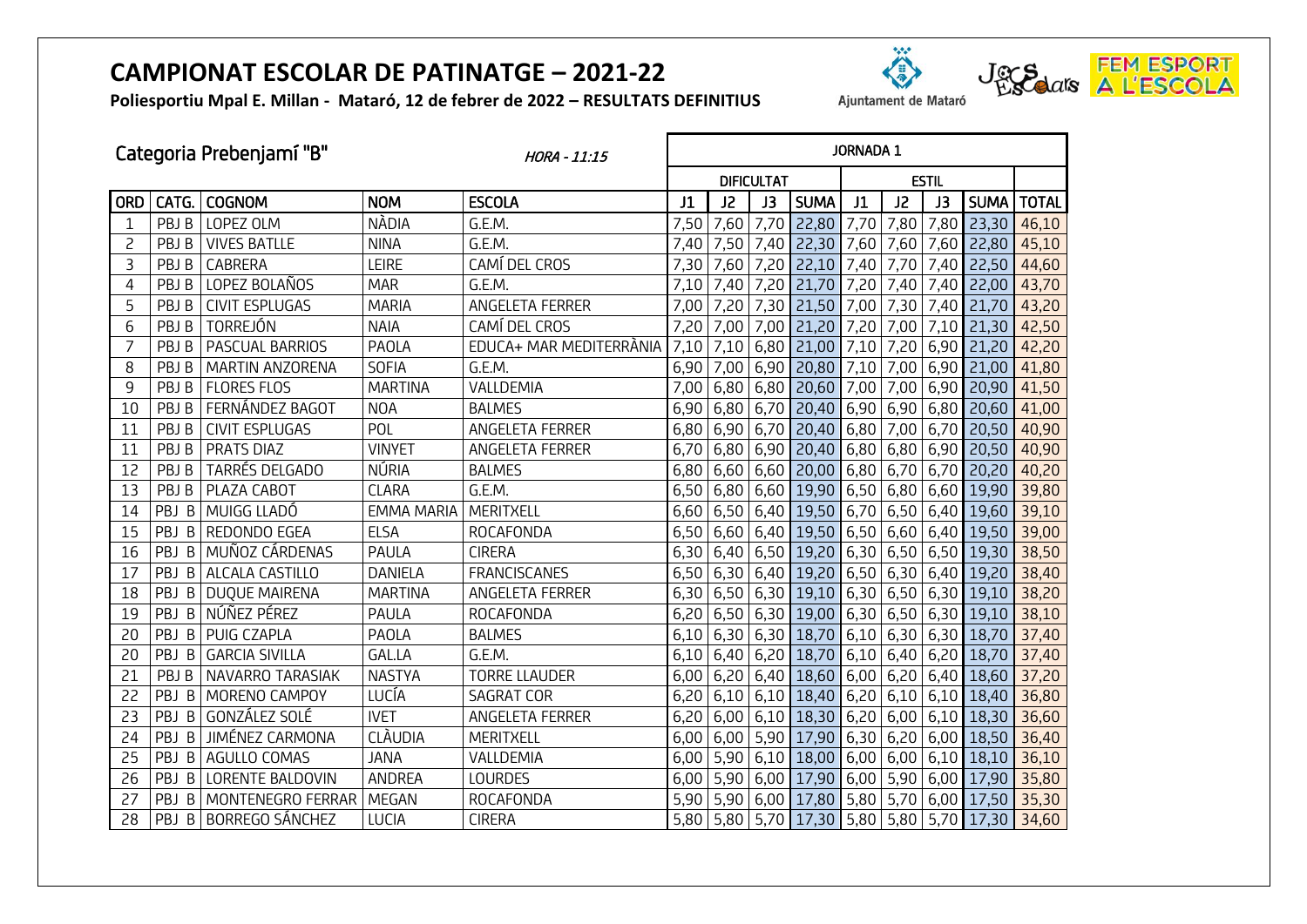

| 29 | PBJ | B   MORALES CULEBRAS      | DANIELA | <b>FRANCISCANES</b> |  |  |  | 5,70   5,70   5,90   17,30   5,70   5,60   5,90   17,20   34,50              |  |
|----|-----|---------------------------|---------|---------------------|--|--|--|------------------------------------------------------------------------------|--|
| 30 |     | PBJ B EL HAFIAN VALLS     | SARA    | <b>BALMES</b>       |  |  |  | 5,60   5,80   5,80   17,20   5,60   5,80   5,80   17,20   34,40              |  |
| 30 |     | PBJ B   BARRERA MORILLA   | MARTINA | <b>ROCAFONDA</b>    |  |  |  | 5,80   5,80   5,60   17,20   5,80   5,80   5,60   17,20   34,40              |  |
|    |     | PBJ B   MARTINEZ MARTINEZ | AINA    | <b>CIRERA</b>       |  |  |  | 5,40   5,30   5,30   16,00   5,40   5,40   5,30   16,10   <mark>32,10</mark> |  |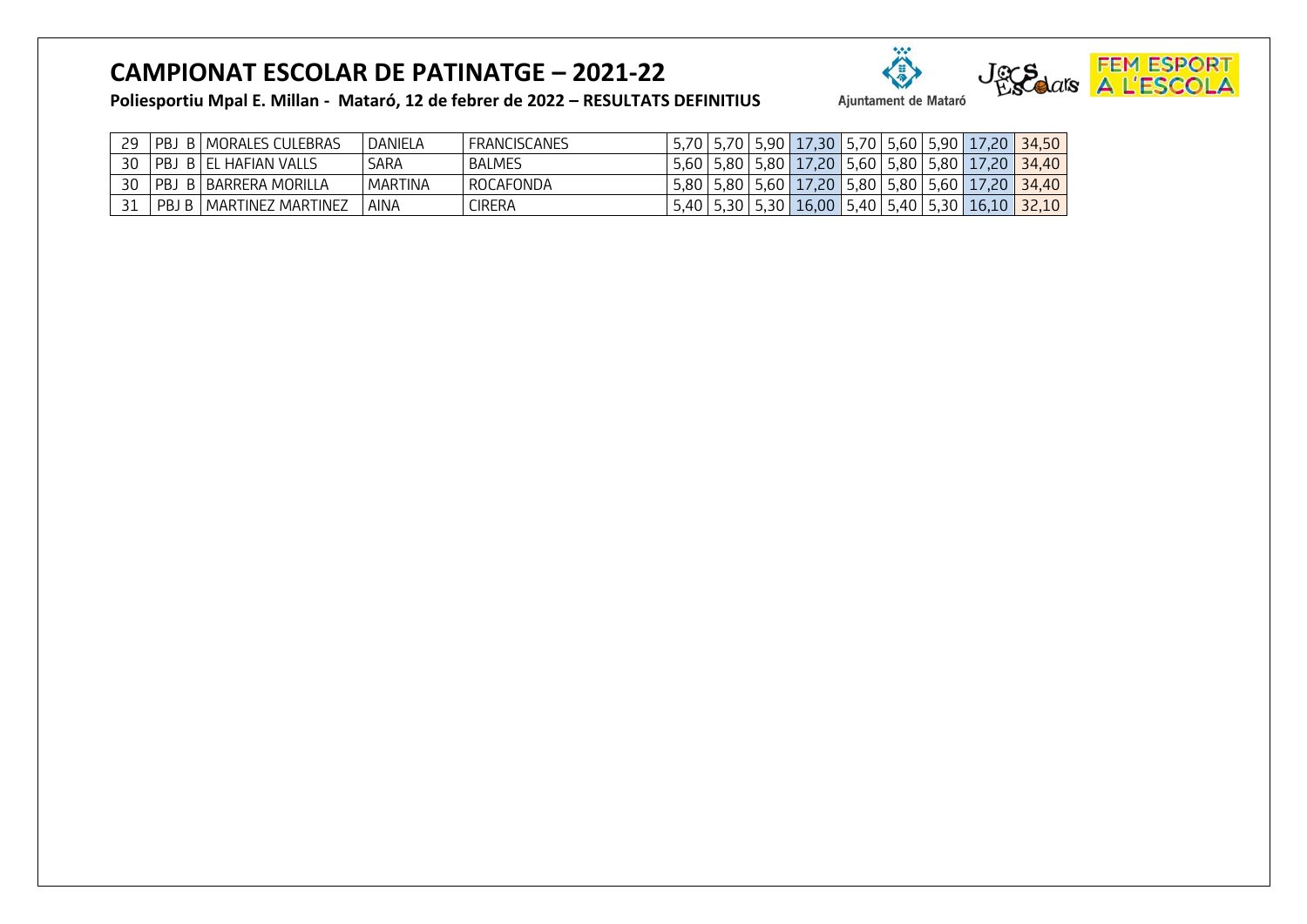



| - KESULIAIS DEFINIIIUS | Aluntamer |
|------------------------|-----------|
|                        |           |

| Categoria Aleví "C" |       |                       | HORA - 16:00     | <b>JORNADA 1</b>         |                   |             |      |              |      |      |      |                       |              |
|---------------------|-------|-----------------------|------------------|--------------------------|-------------------|-------------|------|--------------|------|------|------|-----------------------|--------------|
|                     |       |                       |                  |                          | <b>DIFICULTAT</b> |             |      | <b>ESTIL</b> |      |      |      |                       |              |
| <b>ORD</b>          | CATG. | <b>COGNOM</b>         | <b>NOM</b>       | <b>ESCOLA</b>            | J1                | J2          | J3   | <b>SUMA</b>  | J1   | J2   | JЗ   | SUMA <sup>1</sup>     | <b>TOTAL</b> |
|                     | AL C  | ALBA                  | <b>MINERVA</b>   | CAMÍ DEL CROS            | 7,50              | 7,70        | 7,50 | 22,70        | 7,50 | 7,60 | 7,40 | 22,50                 | 45,20        |
| 2                   | AL C  | ADELL DÍAZ            | ALEXANDRA        | <b>BALMES</b>            | 7,10              | 7,50        | 7,40 | 22,00        | 7,10 | 7,60 | 7,50 | 22,20                 | 44,20        |
| 3                   | AL C  | AMAT LOPEZ            | JÚLIA            | JOSEP MANUEL PERAMAS     | 7,20              | 7,40        | 7,30 | 21,90        | 7,20 | 7,50 | 7,40 | 22,10                 | 44,00        |
| 4                   | AL C  | ANGEL                 | <b>NOA</b>       | CAMÍ DEL CROS            | 6,90              | 6,80        | 7,00 | 20,70        | 6,90 | 6,90 | 7,00 | 20,80                 | 41,50        |
| 5                   | AL C  | CASTELLANO            | <b>NEREA</b>     | CAMÍ DEL CROS            |                   | $6,40$ 6,50 |      | $6,40$ 19,30 | 6,40 |      |      | $6,50$   6,40   19,30 | 38,60        |
| 6                   | AL C  | PERALTA SÁNCHEZ       | YLENIA           | SAGRAT COR               |                   | $6,50$ 6,40 |      | $6,50$ 19,40 | 6,50 |      |      | $6,40$ 6,40 19,30     | 38,70        |
| 7                   | al C  | CARRASCO PARREÑO      | CLÀUDIA          | SAGRAT COR               |                   | $6,30$ 6,00 |      | $6,30$ 18,60 | 6,30 |      |      | $6,00$ 6,30 18,60     | 37,20        |
| 7                   | AL C  | <b>GUSEYNOVA</b>      | <b>MISHEL</b>    | JOSEP MANUEL PERAMÀS     | 6,20              | 6,20        |      | $6,20$ 18,60 | 6,20 |      |      | $6,20$ 6,20 18,60     | 37,20        |
| 8                   | AL C  | CASAS                 | LUCÍA            | MARIA MERCÈ MARÇAL       |                   | $5,90$ 6,10 |      | $6,00$ 18,00 | 6,00 |      |      | $6,10$ 6,00 18,10     | 36,10        |
| 9                   | AL C  | ZABALA MATOS          | LORENA           | <b>BALMES</b>            | 6,00              | 6,00        |      | $6,10$ 18,10 | 6,00 |      |      | $6,00$ 6,10 18,10     | 36,20        |
| 10                  | AL C  | <b>BEKKALI</b>        | <b>WISSAL</b>    | ROCAFONDA                | 5,70              | 5,90        |      | 6,00 17,60   | 5,70 | 5,90 |      | $6,00$ 17,60          | 35,20        |
| 11                  | AL C  | <b>SILLAH</b>         | AISA             | <b>FRANCISCANES</b>      | 5,70              | 5,80        |      | $5,60$ 17,10 | 5,70 |      |      | 5,80 5,60 17,10       | 34,20        |
| 12                  | AL C  | <b>BAZURTO PAREJA</b> | <b>EIMMY</b>     | ANTONIO MACHADO          | 5,60              | 5,60        |      | 5,50 16,70   | 5,60 |      |      | $5,60$ 5,50 16,70     | 33,40        |
| 13                  | AL C  | <b>BENALI HADAF</b>   | <b>NERMIN</b>    | ROCAFONDA                | 5,60              | 5,70        |      | $5,50$ 16,80 | 5,40 |      |      | 5,60 5,50 16,50       | 33,30        |
| 14                  | AL C  | <b>DIOP</b>           | <b>FATIMATOU</b> | <b>GERMANES BERTOMEU</b> | 5,00              | 5,00        |      | $5,10$ 15,10 | 5,30 |      |      | 5,30 5,30 15,90       | 31,00        |